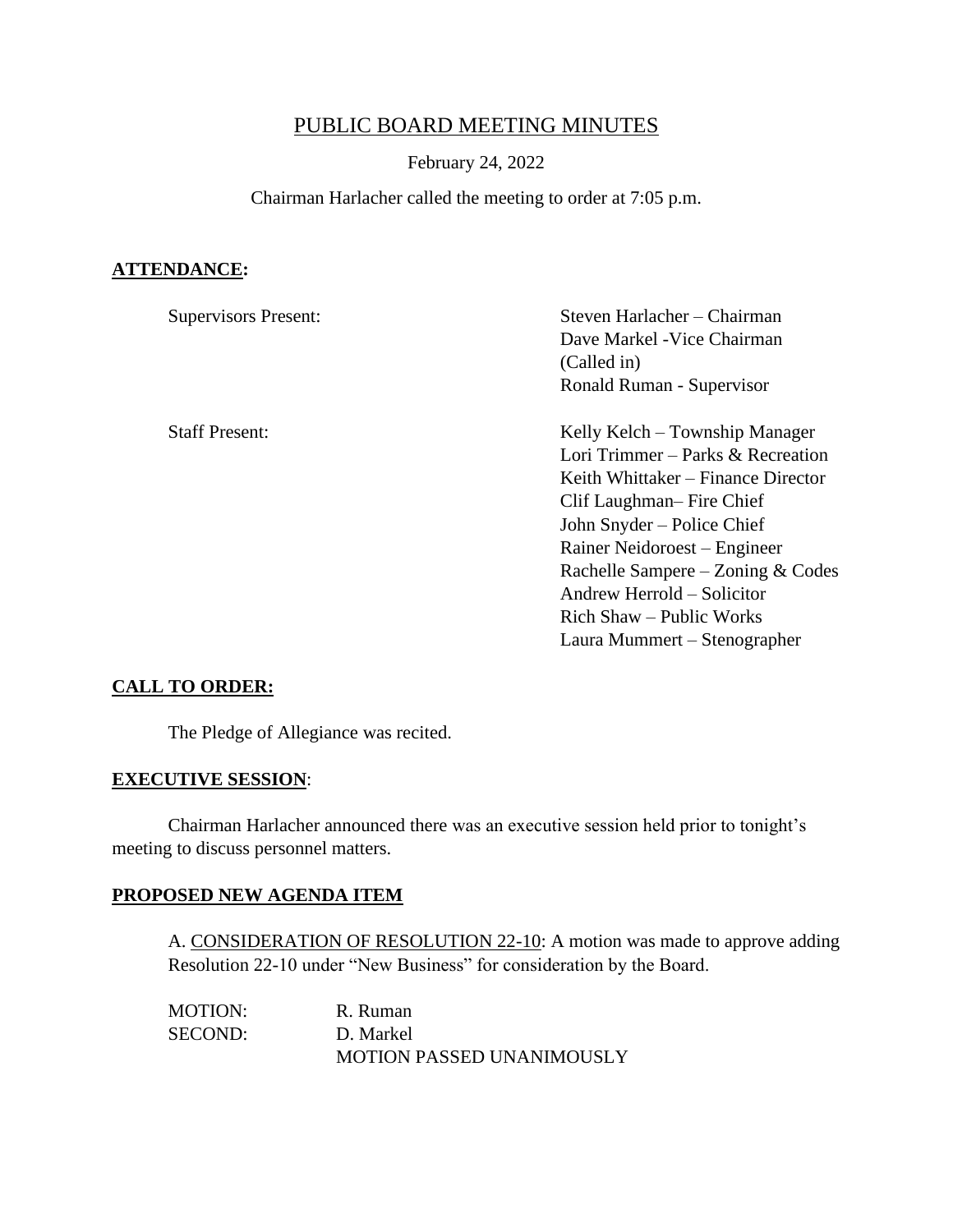## **PUBLIC COMMENT:**

A. Donna Schrom, 200 N. Diamond Street, expressed her concern with a business that is across the street from her home. This business has non-working cars parked on the public street, and makes it very hard for large vehicles such as buses or the garbage trucks to safely come through. It also takes away parking for residents. Chief Snyder will investigate her concern.

B. Steve Brodbeck, 120 N. Diamon Street, also expressed his concern with this same business. He echoed what Ms. Schrom said, in that there are issues with parking on this street because of this business taking it up with cars they are working on. Mr. Brodbeck's concerns were also acknowledged, and Chief Snyder will be looking into this concern.

C. Bart Bartholomew, 1576 Haviland Road, asked the Board why the Resolutions and Ordinances that will be voted on by the Board cannot be made public before the meeting. Manager Kelch explained that this was not something the Township would do as it was not voted on by the Board. He told Mr. Bartholomew that any resident was more than welcome to ask questions before the voting of a Resolution or Ordinance. Mr. Bartholomew also asked why the elected auditors were not shown on the Township website. This concern was completed, and the elected auditors are now on the website under the "Boards & Committees" tab.

D. Theresa Laucks, 1656 Hempfield Drive, expressed her concern for a box truck that is Continually parked on the public road that blocks vision, and does not allow for school Buses to pass through safely. This was a concern in the past, and thought it was resolved, But the truck is back. Chief Snyder informed Ms. Loucks he would investigate thismatter. Supervisor Ruman suggested looking into the Ordinance and changing the wording to Include box trucks. The Board agreed to look into it.

E. Bernard Anthony, 3250 Woodberry Road, expressed his concern for the large amount Of trash along Old Salem Road. He offered to donate money, or products to help this Cause. Mr. Shaw explained that some of this trash sits on private property, and the Township unfortunately cannot remove it unless it lays in the right-of-way. A letter will Be sent to the landowner of this property. The Board said they would look into this issue.

# **APPROVAL OF MINUTES:**

A. The minutes of the January 27, 2022, Public Board Meeting were provided for approval. Motion to approve the Public Meeting Minutes of January 27, 2022, as presented. MOTION: D. Markel SECOND<sup>.</sup> R. Ruman MOTION PASSED UNANIMOUSLY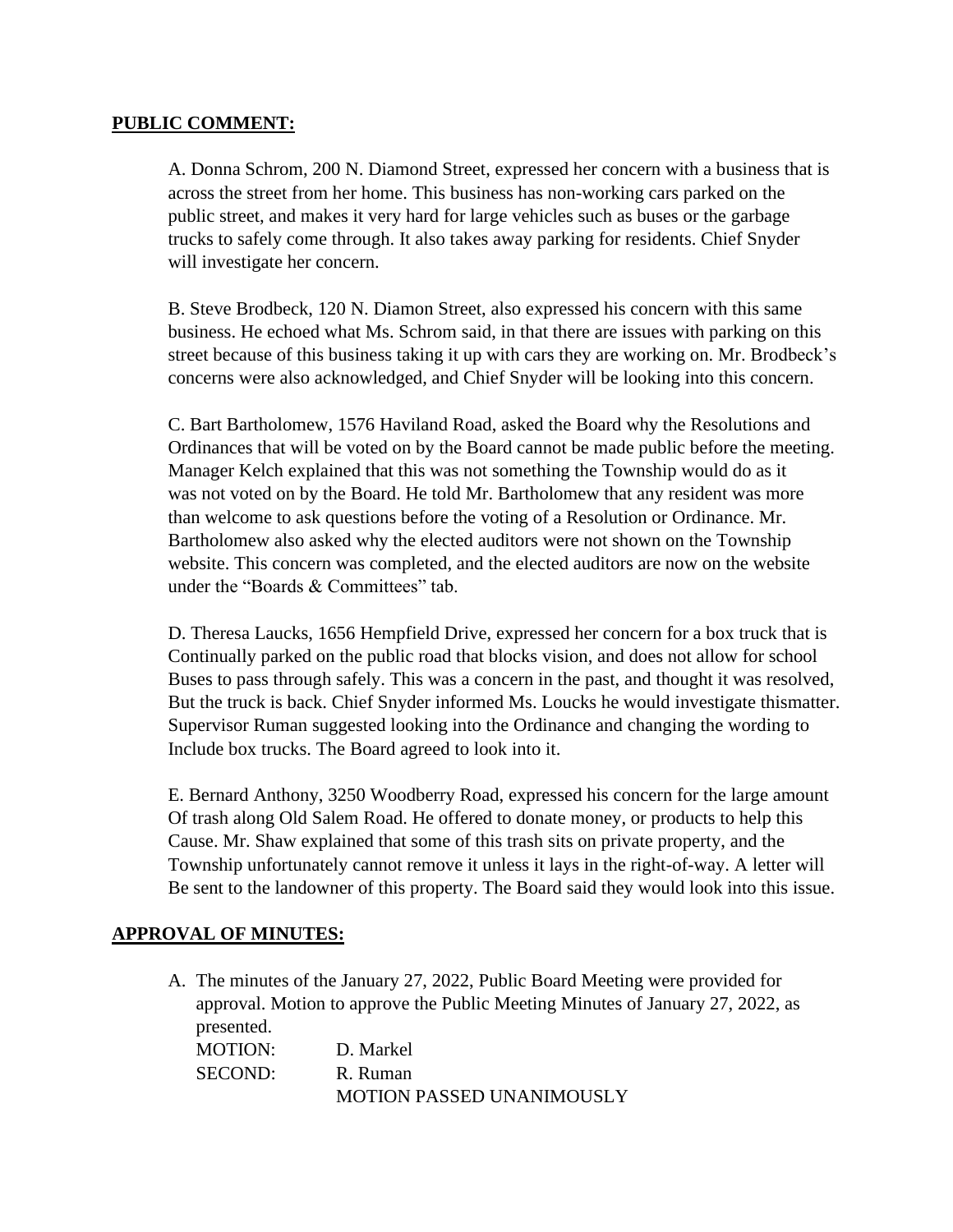# **OPEN FLOOR DISCUSSION:**

No discussion was made.

## **OLD BUSINESS:**

A. RV PARKING ORDINANCE 22-02: Motion to approve Ordinance 22-02, establishing parking regulations for recreational vehicles and boats on public roadways.

| MOTION: | S. Harlacher                     |
|---------|----------------------------------|
| SECOND: | R. Ruman                         |
|         | <b>MOTION PASSED UNANIMOUSLY</b> |

B. TRANSPARENCY DISCUSSIONS: Discussion was made by the Board and the following items were agreed upon:

- When the new video system is installed, it was agreed on that meeting videos will be archived for one year. Laura Mummert informed the Board of her ongoing research into how or where the videos will be archived. A few options will be considered once the new video system is in place.
- Changes were made to the Township website regarding a new clickable link on the homepage that takes the viewer directly to agendas and minutes. Some other minor changes were made as well. The Board agreed to keep these changes.

# **NEW BUSINESS:**

#### A. PENNSYLVANIA LOW-INCOME HOUSEHOLD WATER ASSISTANCE

PROGRAM: Johnyne McClary, Township Billing Officer for sewer and trash, gave a brief presentation to the Board regarding becoming a vendor of the PA Low-Income Household Water Assistance Program so that Township residents that have signed up for this program can participate. If agreed upon, the Township will mail letters and advertise on the Township website to those that qualify for this program. Motion was made to approve becoming a vendor of this program.

| <b>MOTION:</b> | D. Markel                        |
|----------------|----------------------------------|
| SECOND:        | R. Ruman                         |
|                | <b>MOTION PASSED UNANIMOUSLY</b> |

# B. RESOLUTION 22-07 PA AMERICAN WATER/YORK CITY ACT 537 PLAN

SPECIAL STUDY: Motion to approve Resolution 22-07, a special study revision of the York City's Act 537 Plan. This study is an administrative function by the Pennsylvania Department of Environmental Protection (PADEP).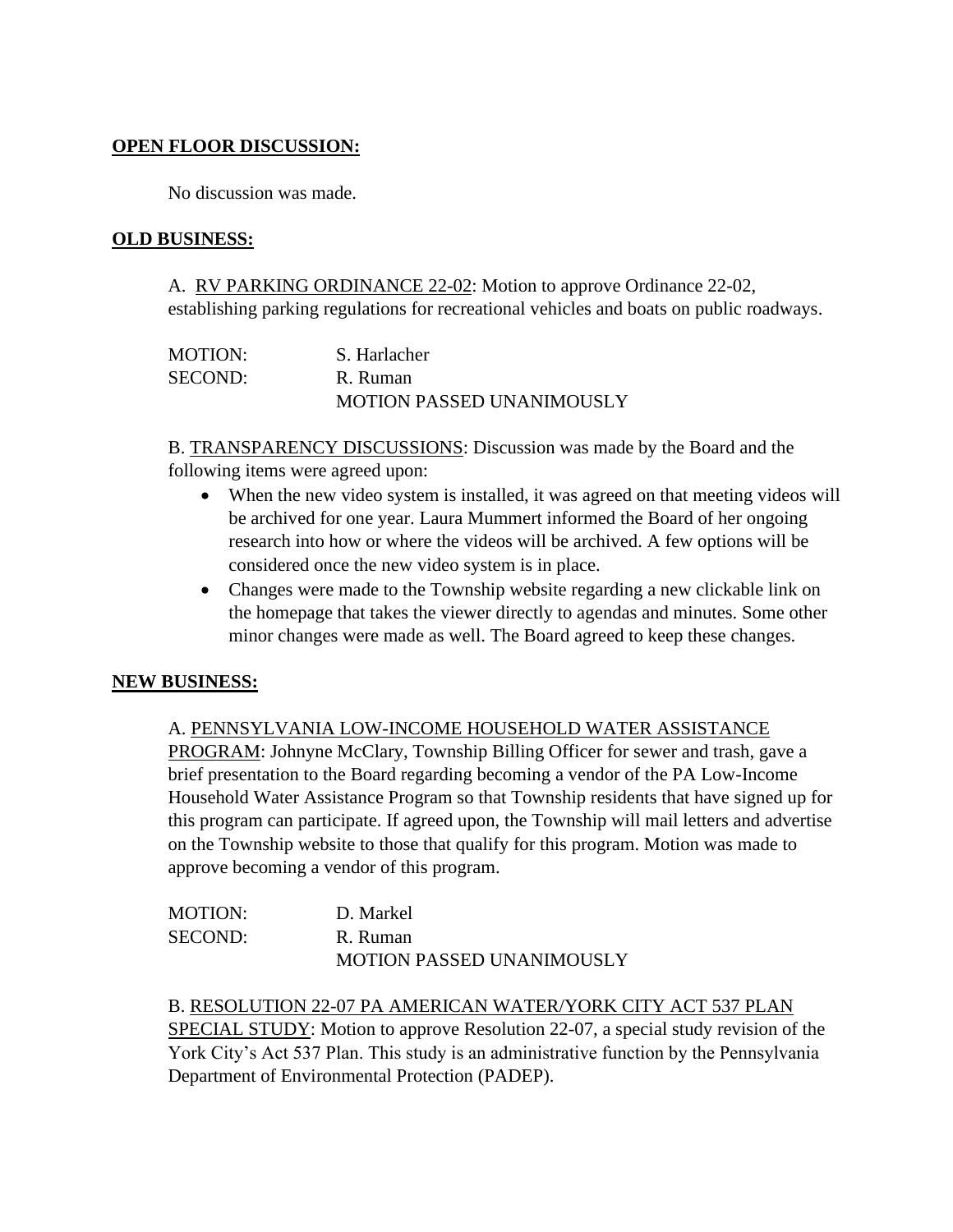| MOTION: | R. Ruman                         |
|---------|----------------------------------|
| SECOND: | S. Harlacher                     |
|         | <b>MOTION PASSED UNANIMOUSLY</b> |

C. RESOLUTION 22-08 AMENDMENT TO THE 2021 BUDGET: Motion to approve Resolution 22-08, amending the 2021 budget as provided to the Board.

| MOTION: | S. Harlacher                     |
|---------|----------------------------------|
| SECOND: | D. Markel                        |
|         | <b>MOTION PASSED UNANIMOUSLY</b> |

D. ZONING ORDINANCE AMENDMENT (NON-CONFORMING USES): Motion to approve authorizing the Township Solicitor to advertise the amendment and schedule a public hearing to consider this matter. This amendment would allow reconstruction of a non-conforming use by right.

| MOTION: | R. Ruman                         |
|---------|----------------------------------|
| SECOND: | S. Harlacher                     |
|         | <b>MOTION PASSED UNANIMOUSLY</b> |

## E. T-825 FINAL LAND DEVELOPMENT SURETY RELEASE FOR UPMC

PINNACLE HOSPITAL CAMPUS: Motion to approve the previously established maintenance bond in the amount of \$1,087,493.63 that has been held as an 18-month maintenance guaranty. A memo was received from Warehous AE recommending release.

| <b>MOTION:</b> | R. Ruman                         |
|----------------|----------------------------------|
| SECOND:        | S. Harlacher                     |
|                | <b>MOTION PASSED UNANIMOUSLY</b> |

F. HANDICAPPED PARKING REQUEST: Motion to approve allowing Solicitor to prepare and advertise an ordinance for a handicap parking spot located at 1344 W. College Ave. The ordinance will then be placed on agenda for consideration by the Board at its meeting on March  $24<sup>th</sup>$ .

| <b>MOTION:</b> | S. Harlacher                     |
|----------------|----------------------------------|
| <b>SECOND:</b> | D. Markel                        |
|                | <b>MOTION PASSED UNANIMOUSLY</b> |

G. ORDINANCE 22-01 HANDICAPPED PARKING REQUEST: Motion to approve Ordinance 22-01, a handicap parking request for 3170 Robin Road and 129 North Diamond Street.

MOTION: R. Ruman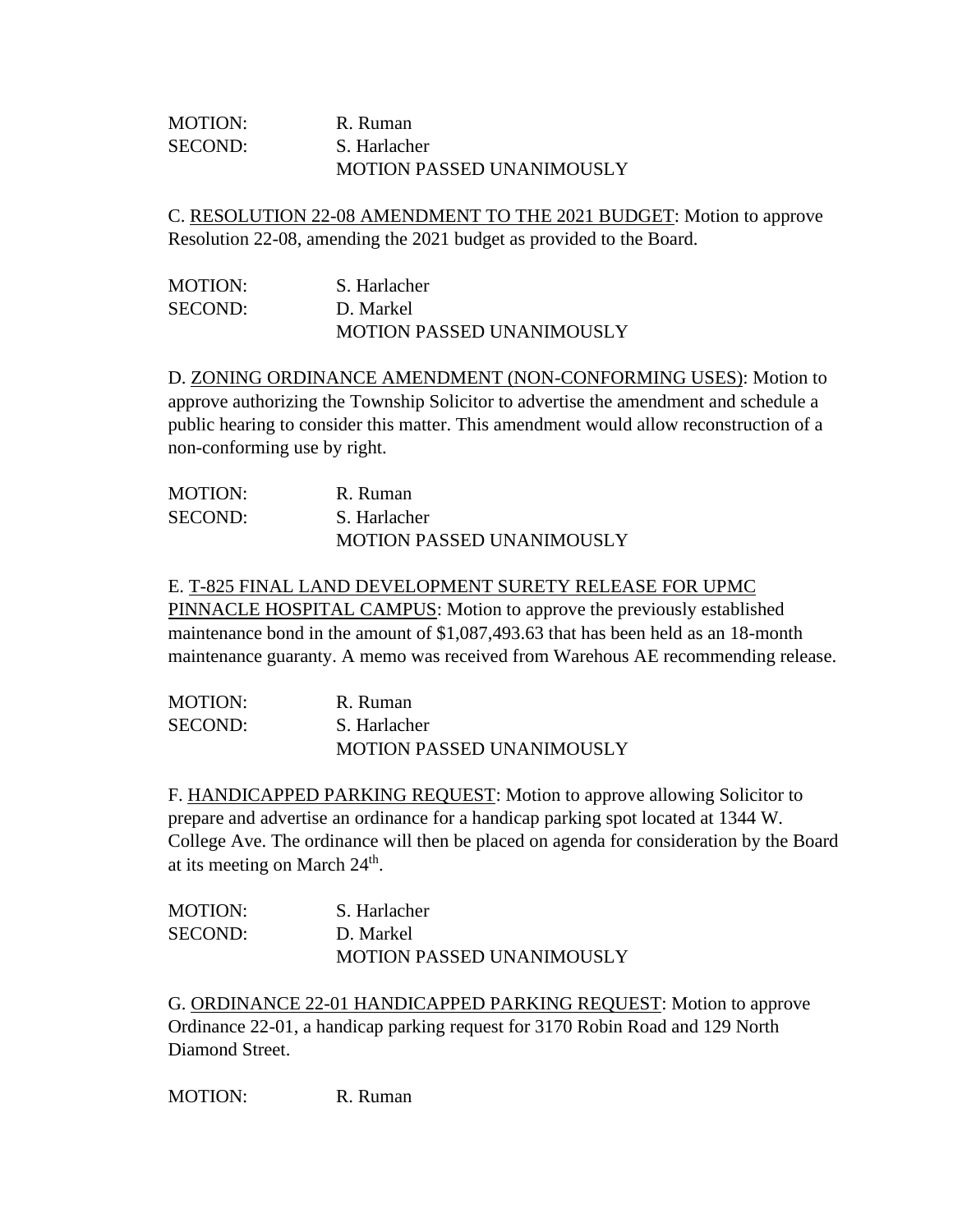# SECOND: S. Harlacher MOTION PASSED UNANIMOUSLY

H. BUSINESS PRIVILEGE/MERCANTILE TAX AUDIT PROGRAM: Motion to approve staff recommendation entering into a contract with Mr. Gary Williams from the CPA firm McCarthy & Company, PC, to perform business privilege/mercantile tax audits on various employers within the Township.

| MOTION: | S. Harlacher                     |
|---------|----------------------------------|
| SECOND: | D. Markel                        |
|         | <b>MOTION PASSED UNANIMOUSLY</b> |

I. RESOLUTION 22-09 ADOPTION OF THE AMENDED PROCURMENT POLICY: Motion to approve Resolution 22-09, approval and adoption of the amended procurement policy for West Manchester Township as provided to the Board.

| MOTION: | R. Ruman                         |
|---------|----------------------------------|
| SECOND: | D. Markel                        |
|         | <b>MOTION PASSED UNANIMOUSLY</b> |

J. RESOLUTION 22-10 SUBMISSION OF APPLICATION FOR PEMA GRANT: Motion to approve Resolution 22-10, authorizing staff to submit an application for the purpose of obtaining financial assistance from PEMA grant.

| MOTION: | S. Harlacher                     |
|---------|----------------------------------|
| SECOND: | D. Markel                        |
|         | <b>MOTION PASSED UNANIMOUSLY</b> |

# **ADMINISTRATIVE REPORTS:**

- A. RECREATION DIRECTOR: Director Trimmer's report was reviewed. Ms. Trimmer announced the upcoming Gift card Bingo event happening at the end of March. She also thanked the Odd Fellows association for sponsoring the summer movie in the park. No further questions.
- B. FINANCE DIRECTOR: Director Whittaker's report was reviewed. Mr. Whittaker announced that the audit for 2021 would be pushed back to June as the appointed company was having staffing issues. No further questions.
- C. FIRE CHIEF: Chief Laughman's report was reviewed. The Board thanked Chief Laughman for his work on obtaining the PEMA grant. No further questions.
- D. POLICE CHIEF: Chief Snyder's report was reviewed. Chief Snyder spoke to the residents that had voiced their concerns during Public Comment and informed them to be patient and he will do his best to deal with these matters. No further questions.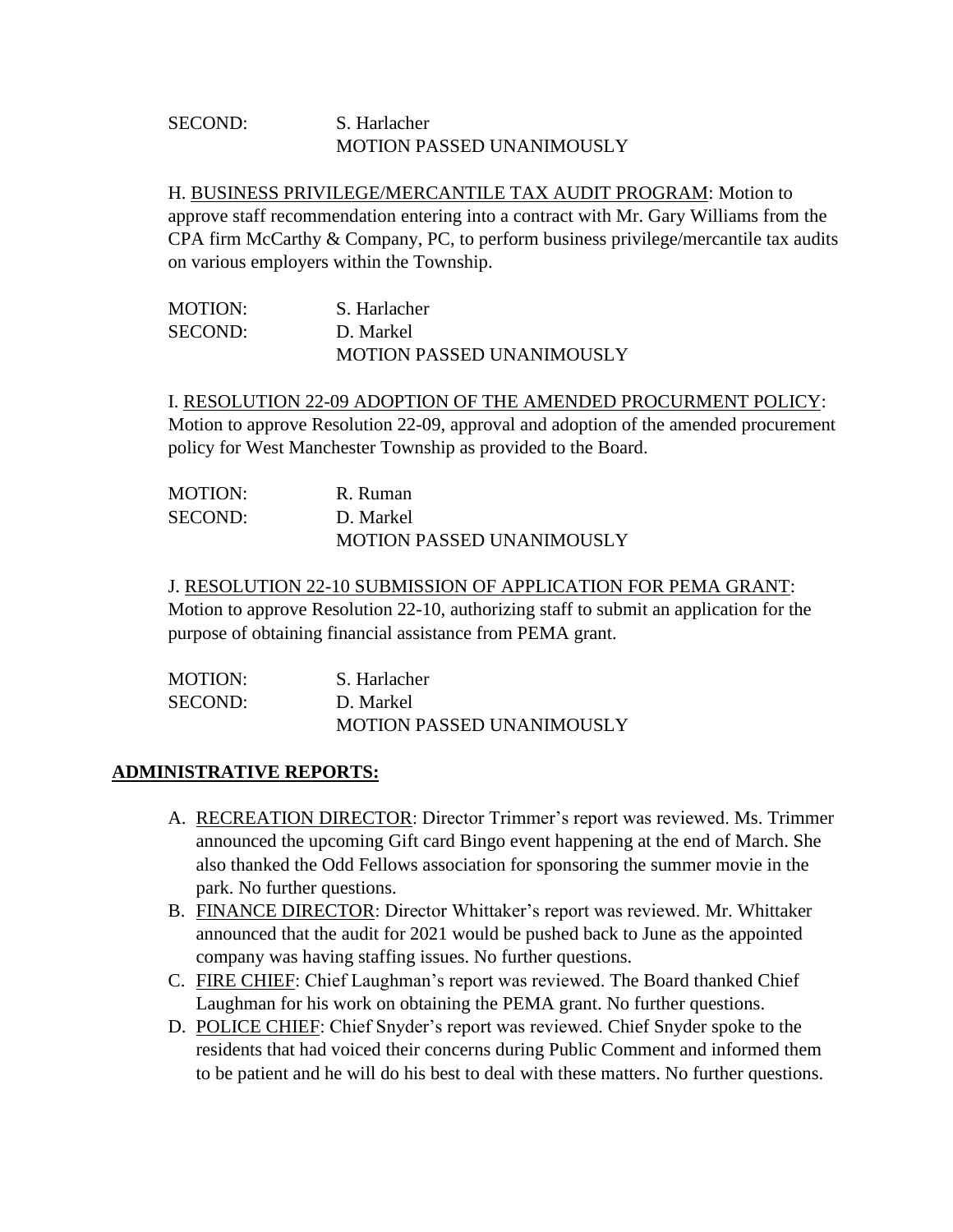- E. TOWNSHIP MANAGER: Manager Kelch's report was reviewed. Manager Kelch recognized Solicitor Herrold for his work on two pending litigation cases that were resolved in our favor. Kelch also announced that smoke testing was completed. Manager Kelch announced that there will be a special public meeting held on March  $2<sup>nd</sup>$  at 6 p.m. regarding the York City Wastewater Treatment Plant being sold to PA American, and what has been resulting from that for our residents. Chairman Harlacher recognized Manager Kelch for his hard work and being a leader during the whole PA American deal. Supervisor Ruman asked the Board for consideration to support the Heritage Senior Center in Dover. Manager Kelch gave a brief overview of what the center was asking and how they help our Township residents. No further questions.
- F. ENGINEER: Engineer Neideroest's report was reviewed. Mr. Niederoest explained the smoke testing has been completed in the Township. Some illegal connections were found, and a letter to the homeowner was sent out. The Board asked Mr. Niederoest to make a list prioritizing where sewer work will be completed, and to report back at the March meeting. No further questions.
- G. ZONING OFFICER: Officer Sampere's report was reviewed. Ms. Sampere reported that Zoning Hearing Case 22-01 keeps coming up in her report because the applicant continually requests to appear at each meeting. No further questions.
- H. SOLICITOR: Solicitor Herrold's report was reviewed. No further questions.
- I. PUBLIC WORKS DIRECTOR: Rich Shaw is temporarily filling in as Public Works Director. His report was reviewed. Mr. Shaw mentioned to the Board that they have been doing routine maintenance. No further questions.

# **STORMWATER MANAGEMENT/MS4**

Zoning Officer Sampere noted that the Township's MS4 Storm Water Inspector is available Monday thru Friday 8 a.m. to 4:30 p.m. to answer any questions related to storm water management.

**BILLS:** Motion to pay bills as presented:

| <b>CHECK NO.</b> |               | <b>AMOUNT</b> |
|------------------|---------------|---------------|
| 31765-31883      |               | 660,606.22    |
| 1100-1115        | <sup>\$</sup> | 42,836.00     |
| 5135-5166        | <sup>S</sup>  | 87,921.31     |
| Paytime Vouchers |               | 113,821.38    |
| Paytime Vouchers |               | 117,338.68    |
|                  |               |               |

| MOTION: | D. Markel                        |
|---------|----------------------------------|
| SECOND: | R. Ruman                         |
|         | <b>MOTION PASSED UNANIMOUSLY</b> |